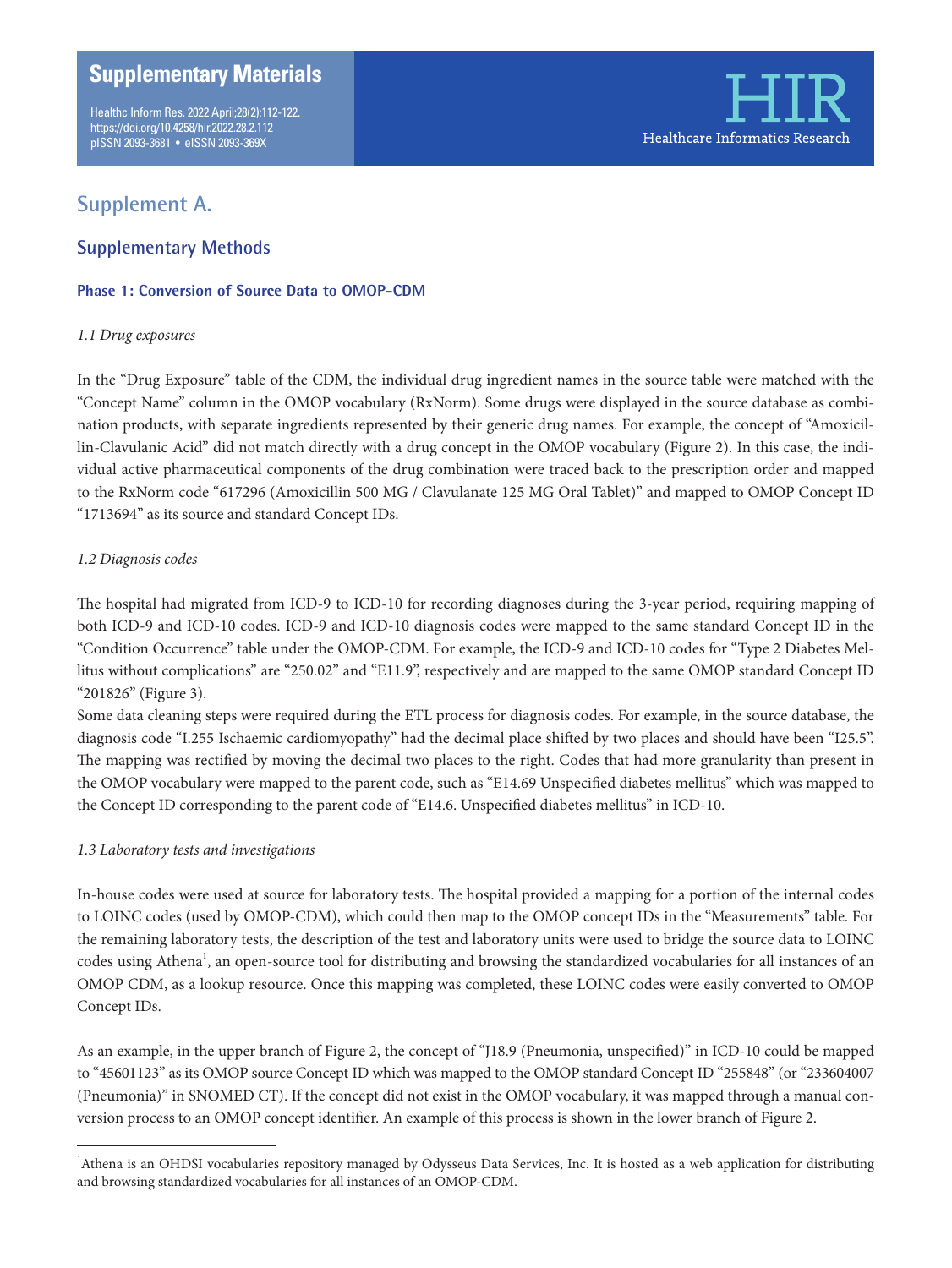#### **Phase 2: Illustrative Analysis Following CDM Conversion**

#### *2.1 Sample cohort assembly and drug exposure*

The OACs included for analysis were warfarin (OMOP Concept ID: 1310149) and rivaroxaban (40241331). The diagnosis codes for AF included 'Atrial Flutter' (Concept ID: 314665), 'Atrial Fibrillation' (313217), 'Atrial Arrhythmia' (4068155), and 'Atrial Fibrillation and Flutter' (4108832). The Concept IDs for both thromboembolic and bleeding events are as shown in Table S1. For patients on warfarin, the presence of an International Normalised Ratio (INR; Concept ID: 3022217) measurement was used as an additional surrogate to ascertain continued warfarin exposure.

#### *2.2 Visualizing comparative safety, effectiveness, and utilization for benefit-risk-assessments*

Bleeding or thromboembolic events could occur at any point during the observation period, as long as the criteria for drug exposure was fulfilled (described above in '*2.1 Sample cohort assembly and drug exposure*'). The list of events considered (along with their OMOP Concept IDs) are listed in Table S1. Two queries were written in Structured Query Language (SQL) to identify bleeding and thromboembolic outcomes, respectively. Each query returned the sequence of OAC exposure followed by the occurrence of the event(s), if any. If a patient had both bleeding and thromboembolic events, the earlier outcome was considered.

Patients in each group were analysed for the type of diagnosis as well as for the use of any concurrent medications that may potentially exacerbate bleed risks, for example anti-platelets like aspirin or clopidogrel, for seven days prior to any bleeding event. Specifically, these concurrent medications were only included if the concurrent period of exposure fell within the preceding 7-day period of the event. For instance, if a patient was dispensed with aspirin for a period of three months on January 1, 2013 and the bleeding event occurred on March 1, 2013, this was considered as concurrent exposure since the dispensing period (and theoretical exposure period) includes the bleeding event date. Conversely, if another patient was dispensed with aspirin for a period of two weeks on January 1, 2013, and the event occurred on February 1, 2013, this would be excluded as concurrent exposure.

The original code from Hripcsak et al had focused their analysis on drug utilization (visualized via sunburst charts), which was insufficient for our purposes of layering on additional information on effectiveness and safety. Taking sunburst charts as inspiration, the use of a 100%, horizontally stacked, utilization-adjusted bar chart, that incorporates both drug utilization (represented by vertical bar thickness) as well as effectiveness and safety event proportions (represented by horizontal proportion within each bar) was used.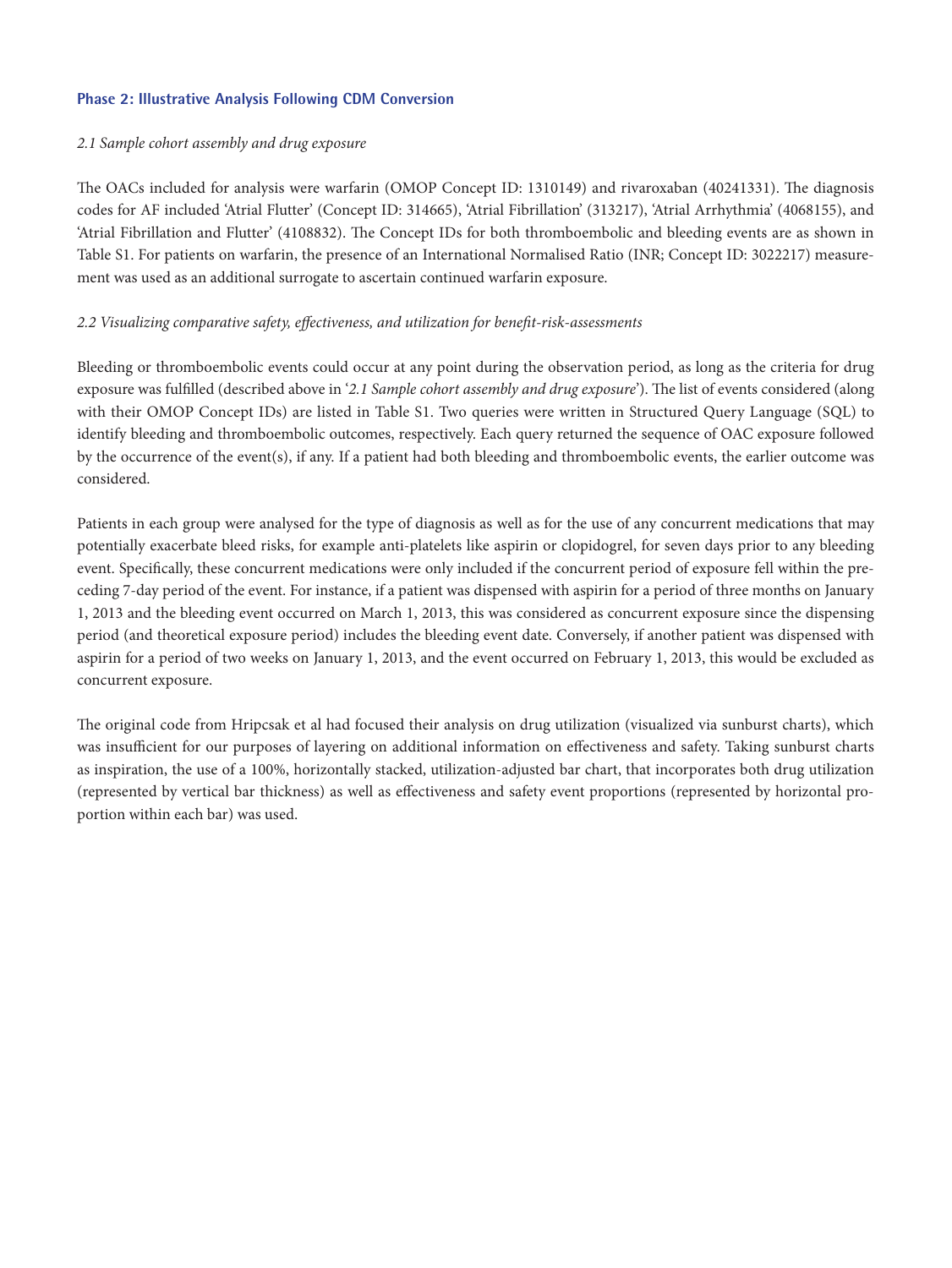|  |  |  | Table S1. Concept IDs and corresponding parameter descriptions for thromboembolic and bleeding events, based on the SNOMED-CT criteria |  |
|--|--|--|----------------------------------------------------------------------------------------------------------------------------------------|--|
|--|--|--|----------------------------------------------------------------------------------------------------------------------------------------|--|

|            |                                                   | Thromboembolic event |                                                                                      |
|------------|---------------------------------------------------|----------------------|--------------------------------------------------------------------------------------|
| Concept ID | Description                                       | Concept ID           | Description                                                                          |
| 312327     | Acute myocardial infarction                       | 438447               | Acute myocardial infarction of inferolateral wall                                    |
| 313226     | Carotid artery occlusion                          | 439296               | Vertebral artery occlusion                                                           |
| 314667     | Nonpyogenic thrombosis of intracranial            | 439693               | True posterior myocardial infarction                                                 |
|            | venous sinus                                      |                      |                                                                                      |
| 315286     | Chronic ischemic heart disease                    | 440392               | Retinal vascular occlusion                                                           |
| 315296     | Preinfarction syndrome                            | 441579               | Acute myocardial infarction of inferoposterior wall                                  |
| 315830     | Prinzmetal angina                                 | 441874               | Cerebral thrombosis                                                                  |
| 315832     | Angina decubitus                                  | 443239               | Precerebral arterial occlusion                                                       |
| 316427     | Aneurysm of coronary vessels                      | 443454               | Cerebral infarction                                                                  |
| 316437     | Cerebral atherosclerosis                          | 444406               | Acute subendocardial infarction                                                      |
| 319038     | Postmyocardial infarction syndrome                | 4043731              | Infarction - precerebral                                                             |
| 321042     | Cardiac arrest                                    | 4108356              | Cerebral infarction due to embolism of cerebral arteries                             |
| 321318     | Angina pectoris                                   | 4110189              | Cerebral infarct due to thrombosis of precerebral arteries                           |
| 372924     | Cerebral artery occlusion                         | 4110190              | Cerebral infarction due to embolism of precerebral                                   |
|            |                                                   |                      | arteries                                                                             |
| 373503     | Transient cerebral ischemia                       | 4110192              | Cerebral infarction due to thrombosis of cerebral arteries                           |
| 374055     | Basilar artery syndrome                           | 4110197              | Occlusion and stenosis of multiple and bilateral                                     |
|            |                                                   |                      | cerebral arteries                                                                    |
| 374060     | Acute ill-defined cerebrovascular disease         | 4111714              | Cerebral infarction due to cerebral venous throm-                                    |
|            |                                                   |                      | bosis, non-pyogenic                                                                  |
| 374371     | Stenosis of precerebral artery                    | 4111715              | Occlusion and stenosis of cerebral arteries, not<br>resulting in cerebral infarction |
| 374384     | Cerebral ischemia                                 | 4111716              | Occlusion and stenosis of anterior cerebral artery                                   |
| 375557     | Cerebral embolism                                 | 4111717              | Occlusion and stenosis of posterior cerebral artery                                  |
| 376714     | Vertebrobasilar artery syndrome                   | 4112023              | Occlusion and stenosis of middle cerebral artery                                     |
| 377001     | Nonruptured cerebral aneurysm                     | 4112024              | Occlusion and stenosis of cerebellar arteries                                        |
| 380747     | Cerebral arteritis                                | 4112026              | Sequelae of cerebral infarction                                                      |
| 381316     | Cerebrovascular accident                          | 4120088              | Cardiac arrest with successful resuscitation                                         |
| 381591     | Cerebrovascular disease                           | 4185117              | Vertebral artery obstruction                                                         |
| 433505     | Subclavian steal syndrome                         | 4185932              | Ischemic heart disease                                                               |
| 433783     | Pulmonary artery aneurysm                         | 4288310              | Carotid artery obstruction                                                           |
| 434056     | Late effects of cerebrovascular disease           | 4317150              | Sudden cardiac death                                                                 |
| 434376     | Acute myocardial infarction of anterior wall      | 4334245              | Retinal artery occlusion                                                             |
| 434656     | Vertebral artery syndrome                         | 37115756             | Dissection of coronary artery                                                        |
| 436706     | Acute myocardial infarction of lateral wall       | 40481919             | Coronary atherosclerosis                                                             |
| 437308     | Basilar artery occlusion                          | 40484167             | Arteriosclerosis of artery of extremity                                              |
| 437540     | Central retinal artery occlusion                  | 44782775             | Peripheral vascular disease associated with another                                  |
|            |                                                   |                      | disorder                                                                             |
| 438168     | Aneurysm of heart                                 | 44784623             | Acute coronary artery occlusion not resulting in                                     |
|            |                                                   |                      | myocardial infarction                                                                |
| 438170     | Acute myocardial infarction of inferior wall      | 46270031             | Cerebral infarction due to occlusion of precerebral artery                           |
| 438438     | Acute myocardial infarction of anterolateral wall |                      |                                                                                      |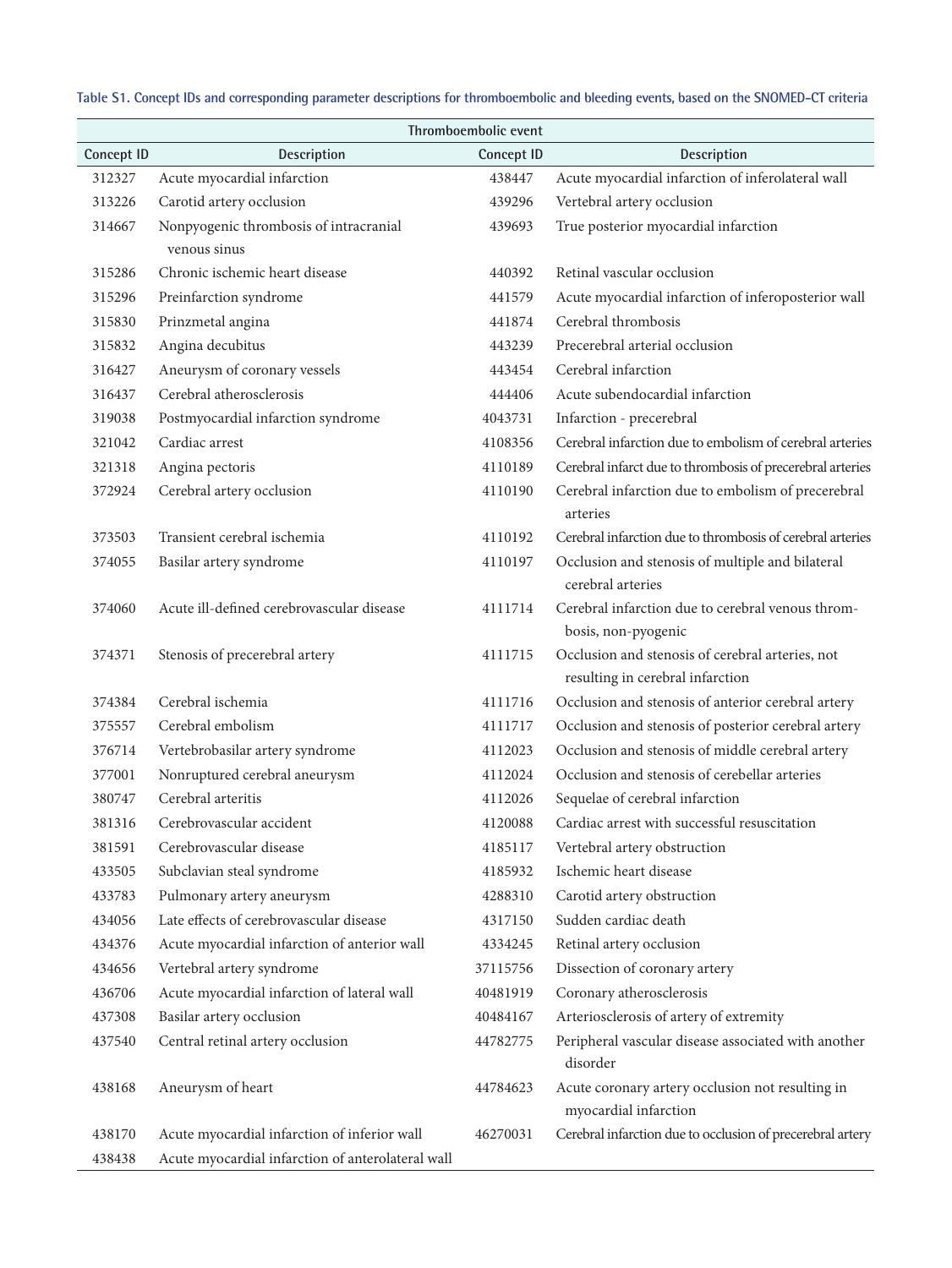**Table S1. Continued**

| <b>Bleeding event</b> |                                                                                       |            |                                                                           |
|-----------------------|---------------------------------------------------------------------------------------|------------|---------------------------------------------------------------------------|
| Concept ID            | Description                                                                           | Concept ID | Description                                                               |
| 26727                 | Hematemesis                                                                           | 4027729    | Acute duodenal ulcer with hemorrhage                                      |
| 28779                 | Bleeding esophageal varices                                                           | 4049659    | Subcortical hemorrhage                                                    |
| 75043                 | Hemarthrosis of knee                                                                  | 4077201    | Subarachnoid hemorrhage from basilar artery aneu-                         |
|                       |                                                                                       |            | rysm                                                                      |
| 76784                 | Hemarthrosis                                                                          | 4077958    | Subarachnoid hemorrhage from anterior communi-<br>cating artery aneurysm  |
| 79864                 | Hematuria syndrome                                                                    | 4077959    | Subarachnoid hemorrhage from posterior commu-<br>nicating artery aneurysm |
| 192671                | Gastrointestinal haemorrhage                                                          | 4078446    | Subarachnoid hemorrhage from middle cerebral<br>artery aneurysm           |
| 193795                | Acute gastric ulcer with hemorrhage but without<br>obstruction                        | 4103703    | Melena                                                                    |
| 195321                | Postmenopausal bleeding                                                               | 4108952    | Subarachnoid hemorrhage from carotid siphon and<br>bifurcation            |
| 196442                | Chronic gastric ulcer with hemorrhage and<br>with perforation but without obstruction | 4110185    | Intracerebral hemorrhage, intraventricular                                |
| 197018                | Chronic gastric ulcer with hemorrhage but with-<br>out obstruction                    | 4110186    | Intracerebral hemorrhage, multiple localized                              |
| 261687                | Hemoptysis                                                                            | 4111708    | Subarachnoid hemorrhage from vertebral artery                             |
| 315276                | Vitreous haemorrhage                                                                  | 4111709    | Non-traumatic subdural haemorrhage                                        |
| 376713                | Cerebral haemorrhage                                                                  | 4174044    | Chronic peptic ulcer with hemorrhage                                      |
| 432869                | Hemorrhagic disorder due to circulating<br>anticoagulants                             | 4176892    | Cortical haemorrhage                                                      |
| 432923                | Subarachnoid hemorrhage                                                               | 4211001    | Chronic gastric ulcer with hemorrhage                                     |
| 433515                | Chronic gastrojejunal ulcer with haemorrhage                                          | 4218781    | Cerebral hemisphere hemorrhage                                            |
| 434402                | Acute duodenal ulcer with hemorrhage but<br>without obstruction                       | 4231580    | Acute gastric ulcer with hemorrhage                                       |
| 436148                | Chronic duodenal ulcer with hemorrhage<br>but without obstruction                     | 4232181    | Chronic duodenal ulcer with hemorrhage                                    |
| 436430                | Nontraumatic extradural hemorrhage                                                    | 4294973    | Chronic gastric ulcer with hemorrhage and with<br>perforation             |
| 437312                | Bleeding                                                                              | 4317284    | Respiratory tract haemorrhage                                             |
| 438468                | Acute gastrojejunal ulcer with hemorrhage<br>but without obstruction                  | 4319328    | Brain stem hemorrhage                                                     |
| 439040                | Subdural hemorrhage                                                                   | 4326561    | Cerebellar hemorrhage                                                     |
| 439847                | Intracranial hemorrhage                                                               | 40483641   | Hemorrhage into peritoneal cavity                                         |
| 443530                | Hematochezia                                                                          | 40492969   | Intraparenchymal hemorrhage of brain                                      |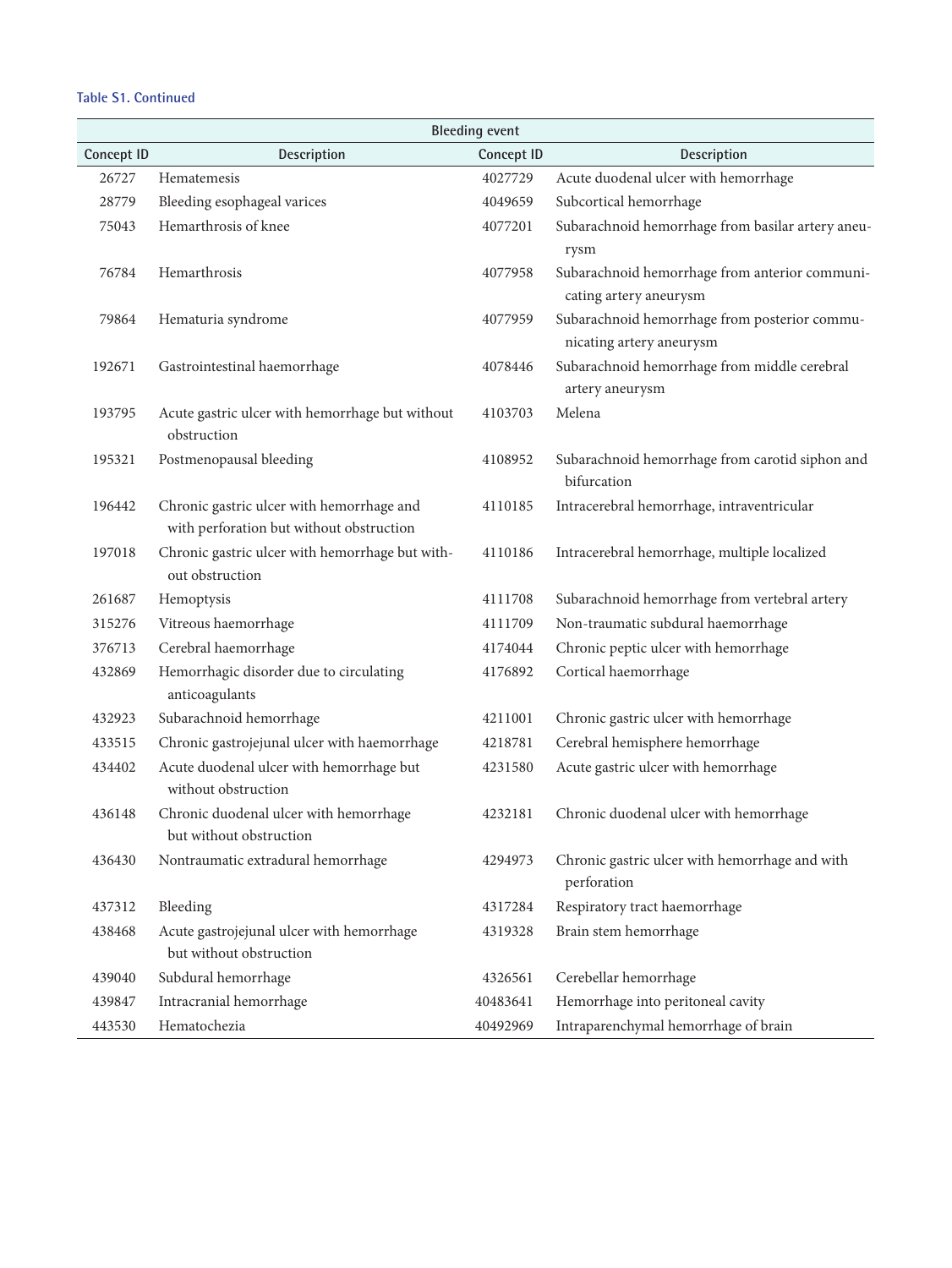## **Supplementary Results**

#### **Table S2. Follow-up time and event rates in the overall cohorts**

|                                                                  | <b>Singapore</b> | South Korea |
|------------------------------------------------------------------|------------------|-------------|
| Median follow-up time (day)                                      | 581              | 2,197       |
| Total follow-up time (day)                                       | 217,270          | 5,645,901   |
| Number of bleeding events observed                               | 89               | 213         |
| Incidence rate of bleeding events per 100,000 person years       | 14,951           | 1,377       |
| Number of thromboembolic events observed                         | 47               | 283         |
| Incidence rate of thromboembolic events per 100,000 person years | 7,896            | 1,830       |

#### **Table S3. Follow-up time and event rates in the landmark analysis performed at 3 months**

|                                                                  | <b>Singapore</b> | South Korea |
|------------------------------------------------------------------|------------------|-------------|
| Median follow-up time (day)                                      | 91               | 91          |
| Total follow-up time (day)                                       | 31,425           | 183,301     |
| Number of bleeding events observed                               | 25               | 29          |
| Incidence rate of bleeding events per 100,000 person years       | 29,037           | 5,775       |
| Number of thromboembolic events observed                         | 9                | 36          |
| Incidence rate of thromboembolic events per 100,000 person years | 10,453           | 7,169       |

## **Supplementary Codes**

SQL and R codes used to generate cohorts, analysis, and visualisations are attached separately.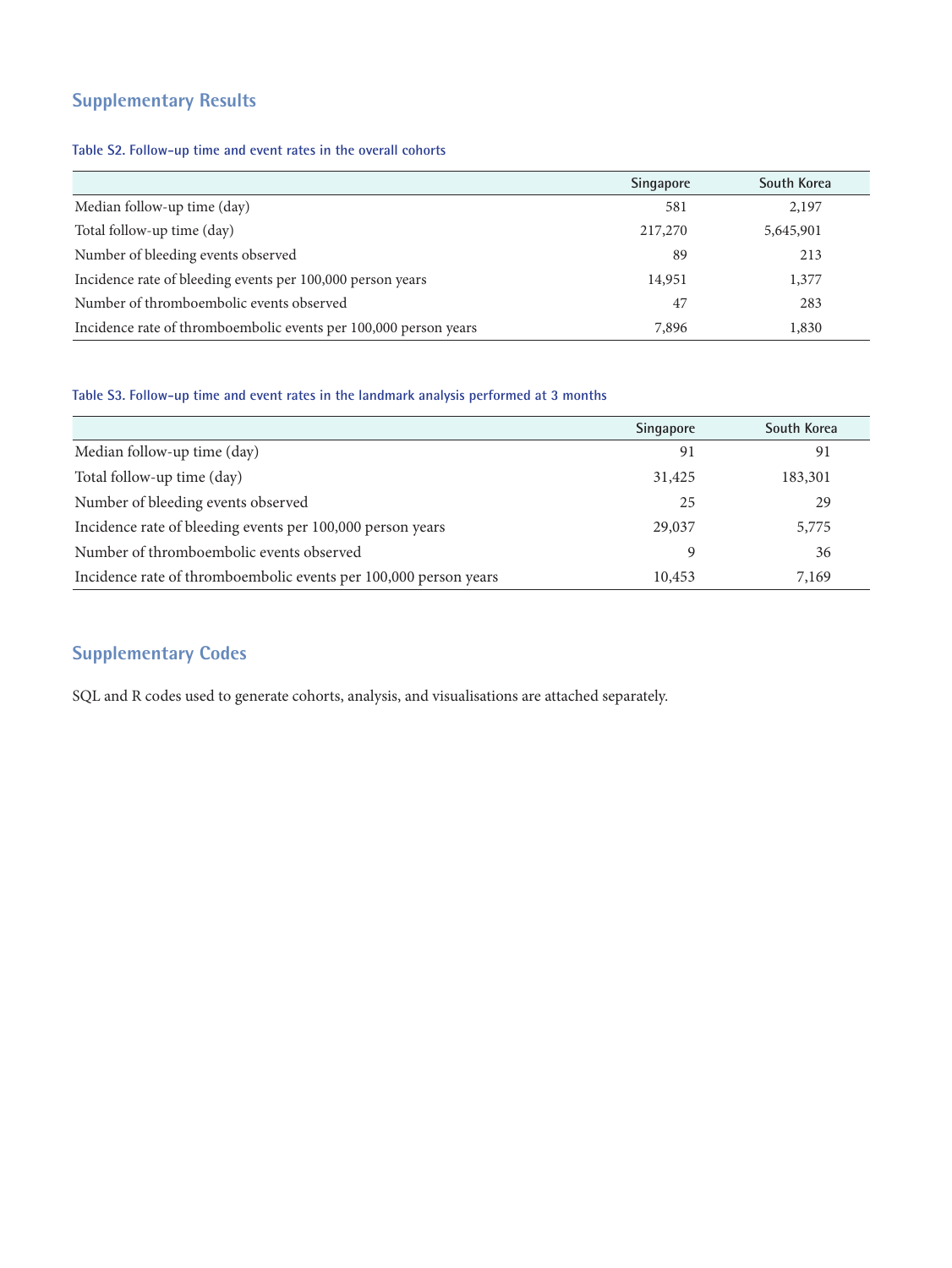# **Supplement B.**

### **SQL scripts**

- 1. Pre-requisites: cdm stored in MSSQL database
- 2. These scripts assume that the common data model tables are stored in an MSSQL database "cdm" under the schema "dbo". Hence before running the codes, please replace "cdm.dbo" with the name of the schema where your cdm database resides.
- 3. Please run the codes with starting with 1,2,3,3a and 4 in sequence to generate the tables in cdm schema, as follows:



4. SQL files with an "A" in front of the title are used to extract the data related to demographics, concurrent medications and duration for the patients in the cohort. This is for further analysis of the characteristics of patients, and not needed for generating the relative utilisation, safety and effectiveness chart.

| Code                              | Data generated                                                                                                                                                                                                                                                                                                                                                                                                                                                                                                                                             |
|-----------------------------------|------------------------------------------------------------------------------------------------------------------------------------------------------------------------------------------------------------------------------------------------------------------------------------------------------------------------------------------------------------------------------------------------------------------------------------------------------------------------------------------------------------------------------------------------------------|
| A.SQL Query_concur_med_bleed.sql  | Table of last concurrent medications (aspirin, NSAIDs, and antiplatelets) taken by patients<br>in the cohort who experienced bleeding                                                                                                                                                                                                                                                                                                                                                                                                                      |
| A.SQLQuery_bleeds_and_clots.sql   | Dates of earliest bleed and clot events of patients in the cohort                                                                                                                                                                                                                                                                                                                                                                                                                                                                                          |
| A.SQLQuery_demographics_bleed.sql | Demographic data (year of birth, ethnicity, gender and race)                                                                                                                                                                                                                                                                                                                                                                                                                                                                                               |
| A.SQLQuery_diagnosis.sql          | Atrial fibrillation diagnoses codes of patients in the cohort.                                                                                                                                                                                                                                                                                                                                                                                                                                                                                             |
| A.SQLQuery_duration_bleed.sql     | Time from taking the anticoagulant to bleeding event<br>- Includes patients who have experienced bleeding, including those who had a clot first<br>- drug_concept_id gives the concept_id of the anticoagulant time_to_bleed refers to the<br>time between the start of the drug era and the condition occurrence (i.e. bleeding)<br>- RowNum refers to the sequence of the drug era, in descending order. To get info on the<br>earliest drug era (which may or may not be the same as the final drug used by the pa-<br>tient), filter for RowNum = $1$  |
| A.SQLQuery_duration_clot.sql      | Time from taking the anticoagulant to clot event<br>- Includes patients who have experienced clots, including those who had a bleed first<br>- drug_concept_id gives the concept_id of the anticoagulant<br>- time_to_bleed refers to the time between the start of the drug era and the condition oc-<br>currence (i.e. bleeding)<br>- RowNum refers to the sequence of the drug era, in descending order. To get info on the<br>earliest drug era (which may or may not be the same as the final drug used by the pa-<br>tient), filter for RowNum = $1$ |